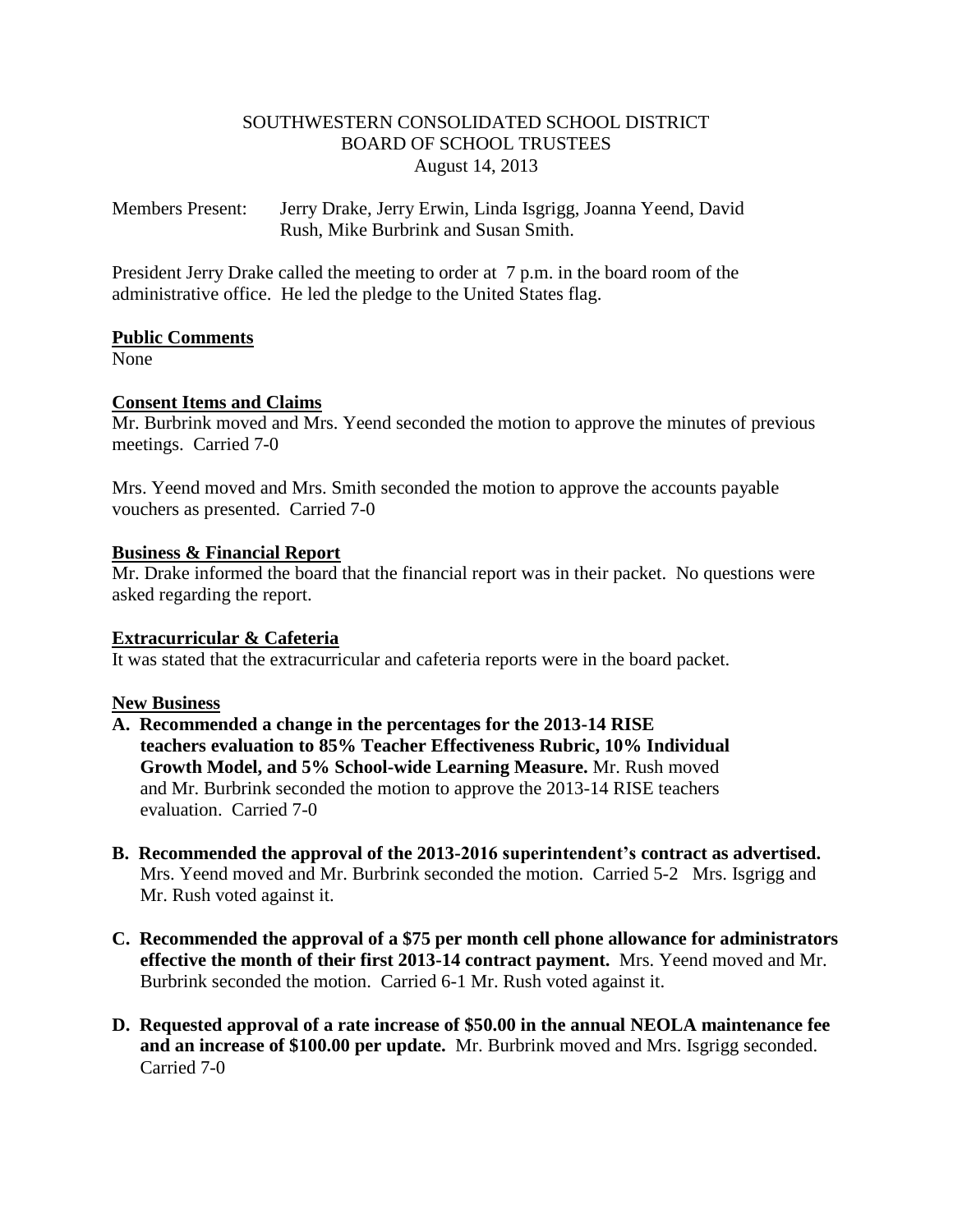- **E. Recommended the Technology Director's new 260 day contract begin on July 1, 2013.** Mrs. Isgrigg moved and Mrs. Yeend seconded. Carried 7-0
- **F. Recommend approval for the FFA to attend a farm progress soil judging contest on August 26 & 27, 2013 in Decatur, Illinois.** Mr. Burbrink moved and Mr. Rush seconded the motion. Carried 7-0
- **G. Recommend approval to purchase one activity bus for less than \$50,000 already appropriated in bus replacement.** Mrs. Isgrigg moved and Mrs. Smith seconded the motion. Carried 7-0. Mr. Erwin volunteered to help pick out bus options.

# **H. Other**

 **Recommended to shift a portion of bus contractual costs to the bus replacement fund.** Mr. Burbrink moved and Mr. Rush seconded. Carried 7-0

 **Recommend approval for Charity Elliott to attend a Gordon Food Show in Kentucky on September 25, 2013.** Mrs. Yeend moved and Mr. Burbrink seconded. Carried 7-0

#### **Reports & Presentations Principals**

Mr. Edwards, elementary principal, was unable to attend because he was celebrating with the  $3<sup>rd</sup>$ through  $7<sup>th</sup>$  graders on their ISTEP success at the Edinburgh pool.

Mr. Chase, high school principal, mentioned that he has 12 positions with new employees. Many of the new staff came to a meeting on their own time in July regarding Google. He said that this year he wants to concentrate on social media and help students to understand how to use it in the correct way.

### **Technology Director**

Mrs. Neville updated the board on the plans to improve the district's telephone and security systems, expand the digital curriculum and consider technical options for 3rd graders. We are thinking about iPad mini's for 3rd graders because the smaller version of the iPad is exactly the same, but it's very friendly for small hands. It is also less expensive, gets the same information as a regular iPad and will prepare the students for using regular iPads in  $4<sup>th</sup>$  grade.

Southwestern has been chosen as one of eight school districts nationwide to receive a security upgrade from NetTalon at no cost to the school district. Mrs. Neville said she wasn't sure how the security upgrades were going to work at this point, but that the technology department is committed to working hand-in-hand with the new policy.

The push to expand the district's digital curriculum continues as conventional print textbooks fail to keep pace with historical events. E-books are already being utilized in the high school digital tools and Spanish class.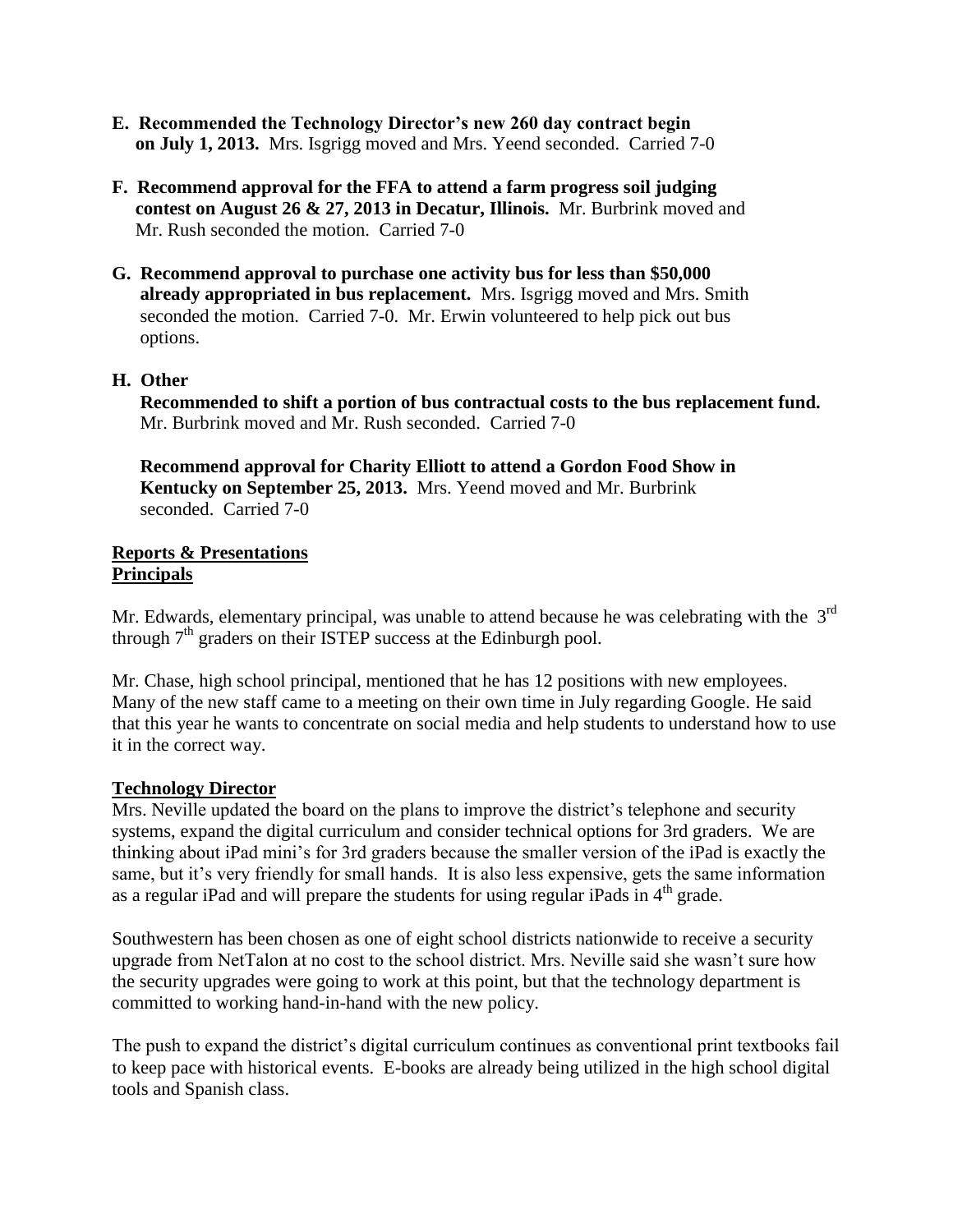# **Superintendent's Report**

Mrs. Maurer told the school board that of the 622 students at both schools, there are 298 at the elementary and 324 at the high school. We anticipated our high school being up a little bit because of the move of the  $6<sup>th</sup>$  grade to the high school. We didn't anticipate the drop in enrollment at the elementary. Her investigation into the decrease suggested some students moved out of the area and others transferred out of the district. She couldn't find a trend.

She reminded the board members that they would be going over the  $1<sup>st</sup>$  draft of the Neola policy manual 3000 & 4000 policy numbers.

She also updated the board on the roof repair at the high school. Mr. Stevens, Facility Manager, has coated the high school hallway roof to hopefully make it last through the winter. The sink hole at the elementary will be repaired next week. Conserv will be doing approximately \$3-5,000.00 worth of work to insure that the HVAC system is working correctly.

### **Personnel**

Resignations:

Kim Redmon-Cook, Lisa Johnson-Instructional Assistant, Susan Burbank-Business Teacher, Perry Nash-Math Teacher and Beth Green-Math Bowl coach. Mr. Rush moved and Mr. Burbrink seconded. Carried 7-0

# Recommendations to Hire:

Stephanie Parmer-Language Arts Chair, Ken Wilson-Math Chair, Mary Rush-Cook, Curt Correll-5<sup>th</sup> grade girls' basketball coach, Brooke Hommell-6<sup>th</sup> grade girls' basketball coach, Taylor Meredith-soccer volunteer assistant, Courtney Davis-Jr. High cheerleading coach, Megan Barnett-Jr. High cheerleading volunteer assistant, Megan Oliver and Laura Donadio-elementary Math Bowl coaches, Adam Daniels  $2<sup>nd</sup>$  assistant boys basketball and Seve Beach  $8<sup>th</sup>$  grade boys basketball coach. Mrs. Isgrigg moved and Mrs. Smith seconded. Carried 7-0

Cole Oliver for Business/Accounting Temporary Teacher at the high school. Mr. Burbrink moved and Mr. Rush seconded. Carried 7-0.

Public Comments None

Superintendent Comments

Mrs. Maurer reminded the board of the permission to advertise meeting on Monday, August  $19<sup>th</sup>$ . She mentioned that this school year had started off well.

### Board Member Comments

Mrs. Yeend commented that Mrs. Maurer had scored very high on the Rise evaluation model. She is a very conscientious worker. Mr. Burbrink thanked the teachers and cooks for a great start to the new school year. Mr. Drake welcomed the new hires.